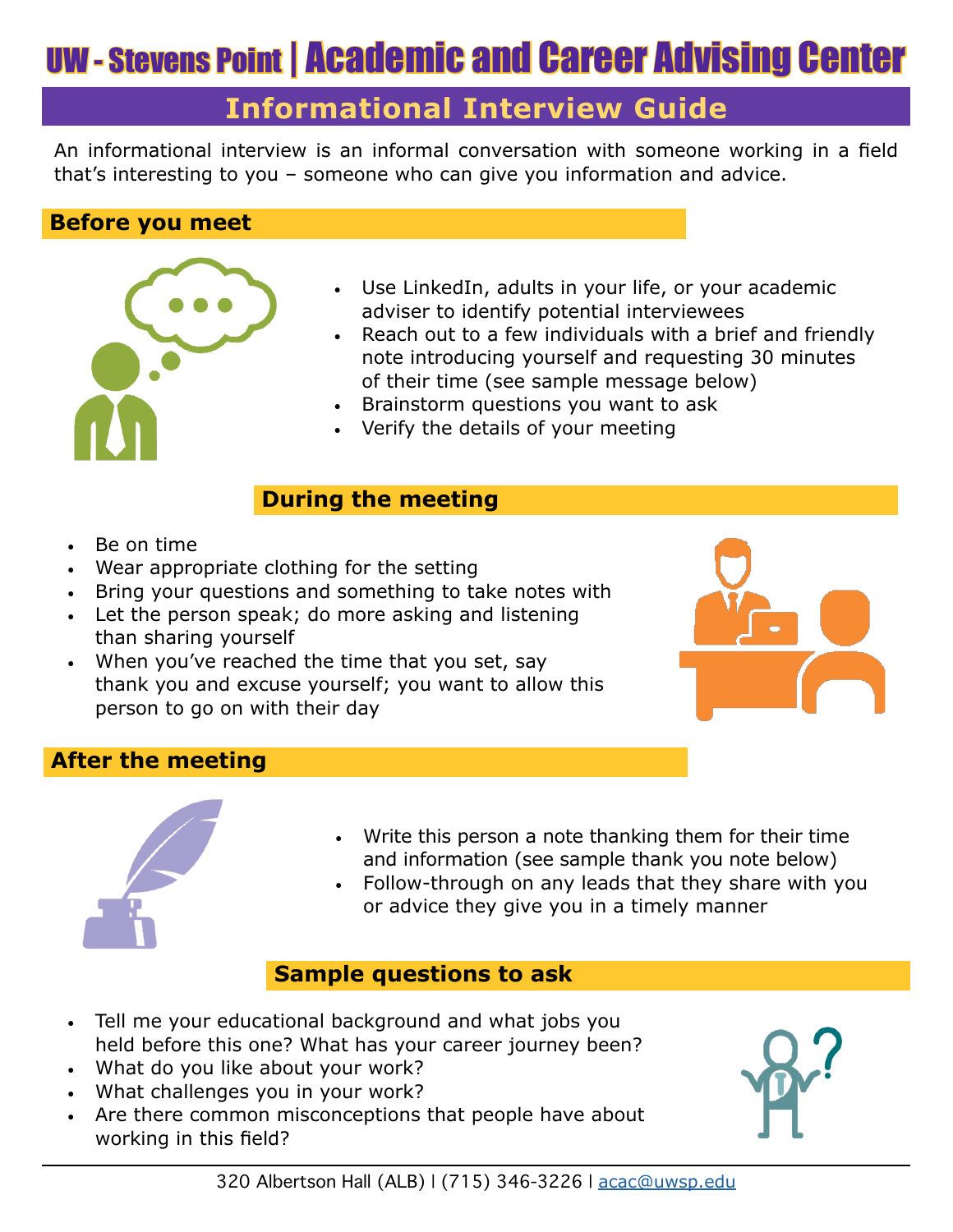# UW - Stevens Point | Academic and Career Advising Center

# **Informational Interview Guide**

#### **Sample questions continued...**

- What does a typical day or week look like?
- How would you describe the work environment?
- How can I best prepare for this type of work?
- What skills or qualities are essential for this work?
- What trends do you anticipate in this field?
- What suggestions do you have for me as I select courses and explore summer jobs?
- Can you suggest people I can contact for more information or a different perspective? May I use your name when contacting them?



### **Sample inquiry script**

Subject: Informational Interview

Dear Ms. Matthews,

I'm a freshman at UW-Stevens Point getting ready to return home for the summer. I see that you are the county forester where I grew up, in Sheboygan County. I'm interested in working outside and considering Forestry as a major. I wonder if I might sit down with you for 30 minutes while I'm at home this summer to learn more about your day-to-day work and to ask for some advice?

I'll be home in late May. I'll plan to email again then to arrange a particular time.

Thank you for your time,

Suzie Loo

 $(715)123 - 4$